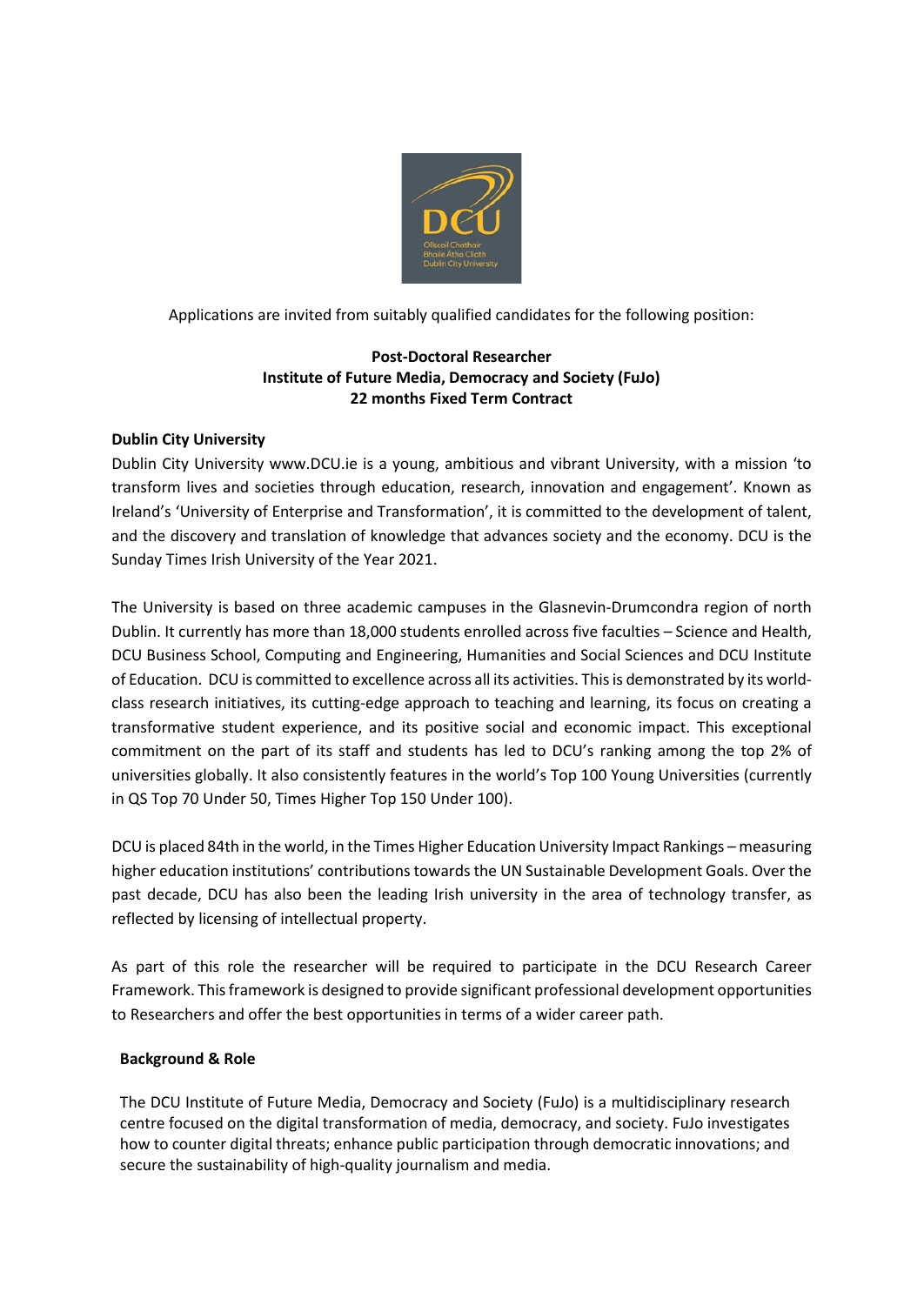FuJo is seeking a postdoctoral researcher to work on an EU-funded project called the Ireland EDMO Hub, which is connected to the European Digital Media Observatory (EDMO). The researcher will undertake research on disinformation trends, assess the EU Code of Practice of Disinformation, develop associated outputs, and liaise with European and Irish stakeholders.

#### **Principal Duties and Responsibilities**

Please refer to the job description for a list of duties and responsibilities associated with this role.

#### **Minimum Criteria**

Applicants must have a PhD in communications or a related field and minimum of 1 year's relevant postdoctoral research experience or equivalent.

In addition, it is desirable that the candidate has:

- Research experience in the area of disinformation
- Knowledge of the research and regulatory environment surrounding disinformation in Ireland and the EU
- Experience working with multidisciplinary and non-academic stakeholders in European projects
- Excellent communication and organisational skills
- Experience of grant writing

### **Candidates will be assessed on the following competencies:**

**Discipline knowledge and Research skills** – Demonstrates knowledge of a research discipline and the ability to conduct a specific programme of research within that discipline

**Understanding the Research Environment** – Demonstrates an awareness of the research environment (for example funding bodies) and the ability to contribute to grant applications

**Communicating Research** – Demonstrates the ability to communicate their research with their peers and the wider research community (for example presenting at conferences and publishing research in relevant journals) and the potential to teach and tutor students

**Managing & Leadership skills** - Demonstrates the potential to manage a research project including the supervision of undergraduate students

#### **Essential Training**

The potholder will be required to undertake the following essential compliance training: Orientation, Health & Safety and Data Protection (GDPR), Equality and diversity, and Intellectual Property. Other training may need to be undertaken when required.

#### **Salary Scale:**

IUA Postdoctoral Researcher Salary Scale Postdoc €37,874 - €49,048